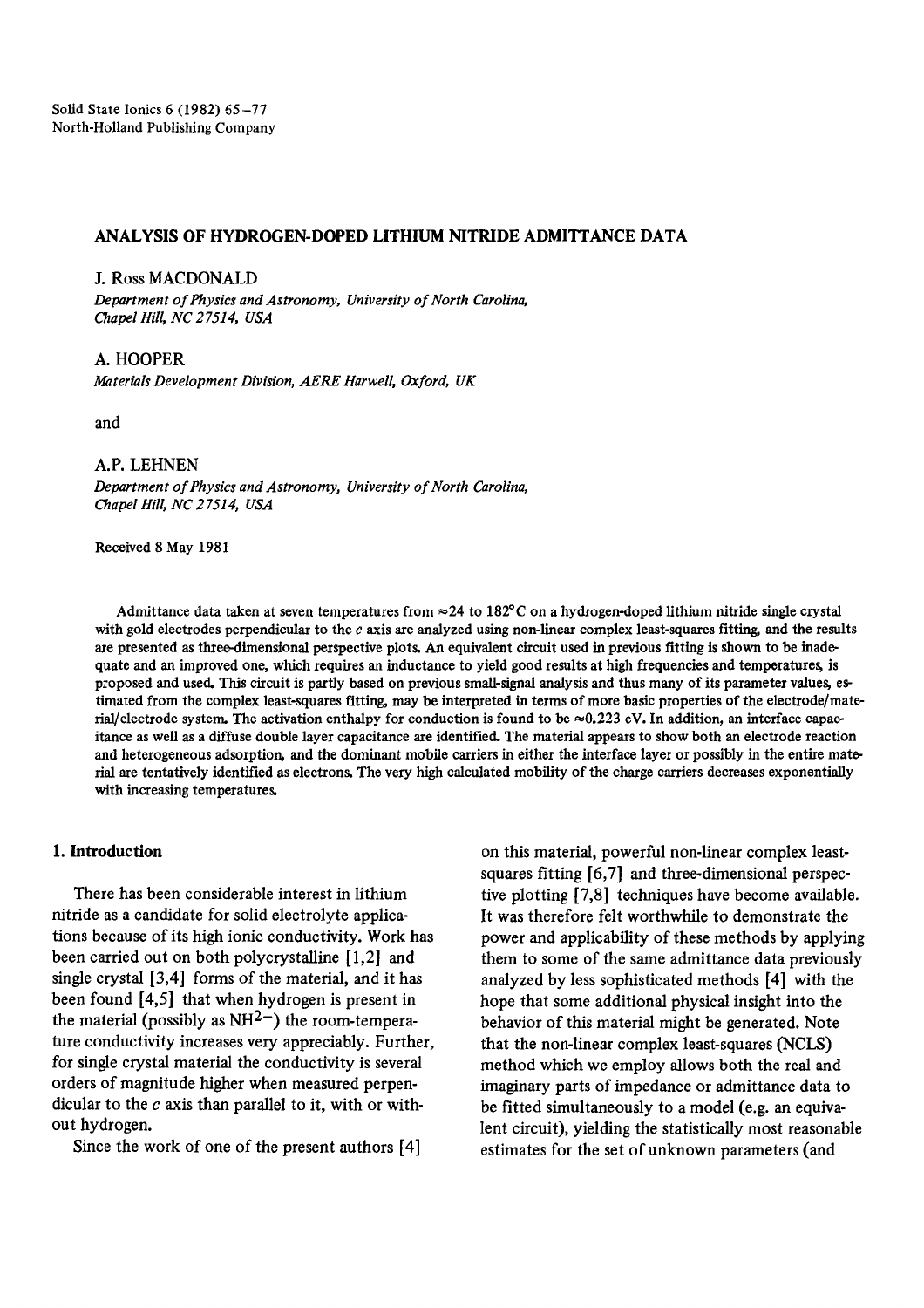their uncertainties) which appear in the model. In addition, the weighting to be used in the least-squares fitting is freely selectable.

# 2. Preliminary analysis

The specimen selected for re-analysis was crystal L20, hydrogen doped, fitted with evaporated gold electrodes, and having an electrode area  $a = 0.23$  cm<sup>2</sup> and an electrode separation  $l = 0.08$  cm [4]. Only admittance data obtained for measurements perpendicular to the  $c$  axis were considered. Although the original measurements spanned the range from 1 Hz to 1 MHz, it was found that data in the range from 300 kHz to i MHz usually contributed little to helping determine the best equivalent circuit and parameter estimates. Thus, whenever a better fit could be obtained by using data extending only to 278 kHz rather than that obtained using all the data, the former fit was accepted. In the following, admittance data are analyzed for seven temperatures extending from 23.5 to 182°C.

Fitting to two different equivalent circuits was investigated: the ladder circuit designated "A" and the circuit designated "B" in fig. 1; the B circuit was used in the earlier analysis of these data [4]. The capacitance  $C_g$  in B was previously associated with the geometrical capacitance of the specimen. Since the dielectric constant of  $Li<sub>3</sub>N$  appears [9] to be  $\approx$ 10.5, one can calculate that for specimen L20 the geometrical capacitance,  $C_g$ , should be  $\approx$  2.7 pF. Now it is found that the high-frequency limiting resistance,  $R_{\infty}$ , of L20 at room temperature (where it is greatest for the present temperature range) is  $\approx$ 133  $\Omega$ . It then follows that if we define a frequency  $f_{\infty}$  from  $\omega_{\infty}R_{\infty}C_{g}$  = 1, we find that  $f_{\infty} \approx 443$  MHz at room temperature. In order to be able to determine this  $C_{\rm g}$ from ac measurements, such measurements would thus have to extend to 50 MHz or higher, much higher than the present measured limit. Therefore, the present measurements should be unable to yield an estimate of  $C_g$ , and any value actually obtained for it from equivalent circuit fitting should not be so identified with the geometric capacitance. Capacitative terms associated with the leads and instrumentation may contribute to any observed value of  $C_g$ . Note that we expect  $R_{\infty} = R_1 \approx R_B$  in circuits A and B.

#### 3. Equivalent circuits

The usefulness of two different equivalent circuits in representing the L20 data is investigated herein. One of these, circuit B of fig. 1, was picked because it was used in the earlier work [4]. Fitting of the data to this circuit to yield parameter estimates was carried out there by complex-plane techniques, however, rather than by the more objective and powerful NCLS approach used here. In circuit B,  $R_B = R_{\infty}$ , the bulk resistance, and  $R_{IF}$  and  $C_{IF}$ , which were intensive rather than extensive quantities, were interpreted as being associated with a  $\approx$ 200 Å thick interface layer of LiOH/Li<sub>2</sub>CO<sub>3</sub> at the electrodes. Although no values for  $C_{IF}$  were quoted in ref. [4], a plane-parallel capacitor of this thickness and the L20 area would have a capacitance of  $\approx$ 107 nF, using  $\epsilon$  = 10.5. Both  $R_B$ and  $R_{IF}$  were found to be thermally activated with activation enthalpies,  $\Delta H$ , of  $\approx 0.23$  and 0.6 eV, respectively.

The A circuit of fig. 1 was picked both because it gave a much better fit than did B and also because a



Fig. 1. Axrhenius plot of bulk conductivity times temperature versus  $10^3/T$ . The two equivalent circuits used for complex least-squares fitting are also shown.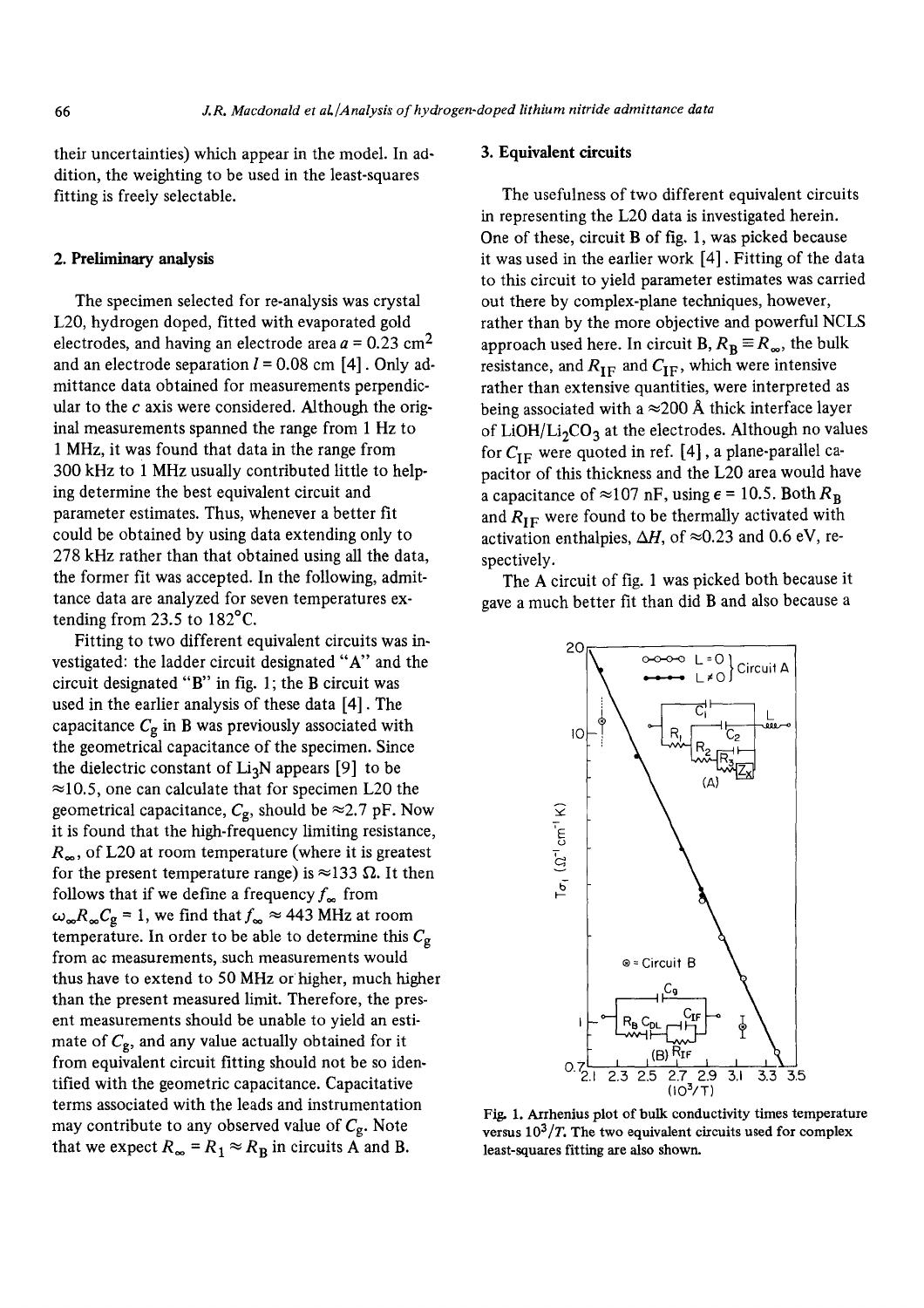circuit of this type with  $L = 0$  follows from a detailed microscopic theory of charge motion in a material with charge of only a single sign mobile [10,11]. The impedance  $Z_x$  is zero if charges of opposite sign are completely immobile [ 11 ] but is a finite-length Warburg impedance  $[10,11]$ ,  $Z_w$ , when reaction products can diffuse in the electrode region [12]. We tried fitting the data with various choices for  $Z_x$  and found that a constant-phase-element (CPE) impedance (associated with a distributed process) led to far better results over the entire temperature range than the choices  $Z_{\rm x}$  = 0 or even  $Z_{\rm x}$  =  $Z_{\rm w}$ . The addition of the inductance  $L$  to the circuit is discussed later.

The CPE admittance used by Huggins and coworkers (e.g. ref. [13]) is of the form

$$
Y_{\mathbf{x}} \equiv Z_{\mathbf{x}}^{-1} = A_0 \omega^{\alpha} + i B_0 \omega^{\alpha}, \tag{1}
$$

where  $0 < \alpha < 1$  and  $A_0$  and  $B_0$  are frequency-independent parameters. It was soon pointed out [14,15], however, that the Kronig-Kramers relations (associated with causality) require that  $B_0/A_0 = \tan(\alpha \pi/2)$ , and thus that these parameters are not independent. Nevertheless, Huggins and his group still seem to determine them as separate constants in their curve fitting [2,15], an inappropriate approach in our opinion involving, as it does, an unwarranted degree of freedom. When the above relation between  $A$  and  $B$  is incorporated, the CPE  $Y_x$  reduces to

$$
Y_{\mathbf{x}} = A(i\omega)^{\alpha},\tag{2}
$$

where  $A$  is a new frequency-independent constant. Instead of three constants to determine, there are now only two, and the  $Y_x$  of eq. (2) satisfies the Kramers-Kronig relations as it must. Thus, for the  $Z_{\rm x}$  of circuit A we have employed  $Z_{\rm x} = Y_{\rm x}^{-1}$ , using the  $Y_x$  of eq. (2). This form has in recent years been shown by Jonscher [16] to fit a great deal of data, although a complete microscopic theory leading to such a  $Z_x$  is still lacking.

It is of interest to note that an expression in complete agreement with that of eq. (2) was suggested as a network function of interest for solids (frequency and transient response) as early as 1956, and that the above  $B_0/A_0$  relation appears there [17]. Since the distribution of relaxation times associated with an expression of this type is not normalizable, it strictly does not represent a physically realizable function

[17], but a simple change in the form of  $Z_x$  as  $\omega \rightarrow \infty$  cures this ailment [8] and need not be considered here since the frequency span of present interest is limited.

It should be emphasized that circuit A is not proposed as the best or necessarily most appropriate circuit to represent these data. Picking the best out of an infinity of possibilities is often impossible. Although a circuit with a different structure than that of A or one with even more free-parameter circuit elements might very well yield better fits, circuit A is sufficient for a preliminary analysis and interpretation, and its shortcomings may suggest useful modifications.

# **4. Fitting results**

Table 1 presents some NCLS fitting results for L20 data and circuits A and B. Although some fitting with unity weighting (ordinary "unweighted" least squares) was carried out, it was always found that weighting derived on the basis that all individual real and imaginary data values had uncertainties proportional to their magnitudes ( $P$  weighting) gave far superior results, and the latter weighting was used for all the fits in table 1. The notation  $Q|\gamma$  used in table 1 indicates the estimated values obtained from NCLS fitting of a parameter O and its relative uncertainty  $\gamma$ (relative standard deviation). All fitting was carried out for data in admittance form. For the full A circuit, parameter estimates obtained from fitting corresponding impedance data were generally within one of their standard deviations of corresponding admittance estimates but this was very much not the case for the other fits. All resistances are here given in  $\Omega$ , capacitances in nF, and inductances in  $\mu$ H. No  $C_1$ values are presented for the A-circuit fits because fitting runs with  $C_1$  free always led to  $C_1 \approx 0$  and completely uncertain. For the frequency range covered,  $C_1$  values could thus not be adequately determined from the data, in agreement with the results of the preliminary analysis when  $C_1$  is identified with  $C_{\varphi}$ , the actual geometrical capacitance. Finally, the row 9 A-circuit results are the only ones here where the data fitted extended to 1 MHz.

In table 1,  $\sigma_f$  is the estimated standard deviation Of the entire fit. It was always found to be three or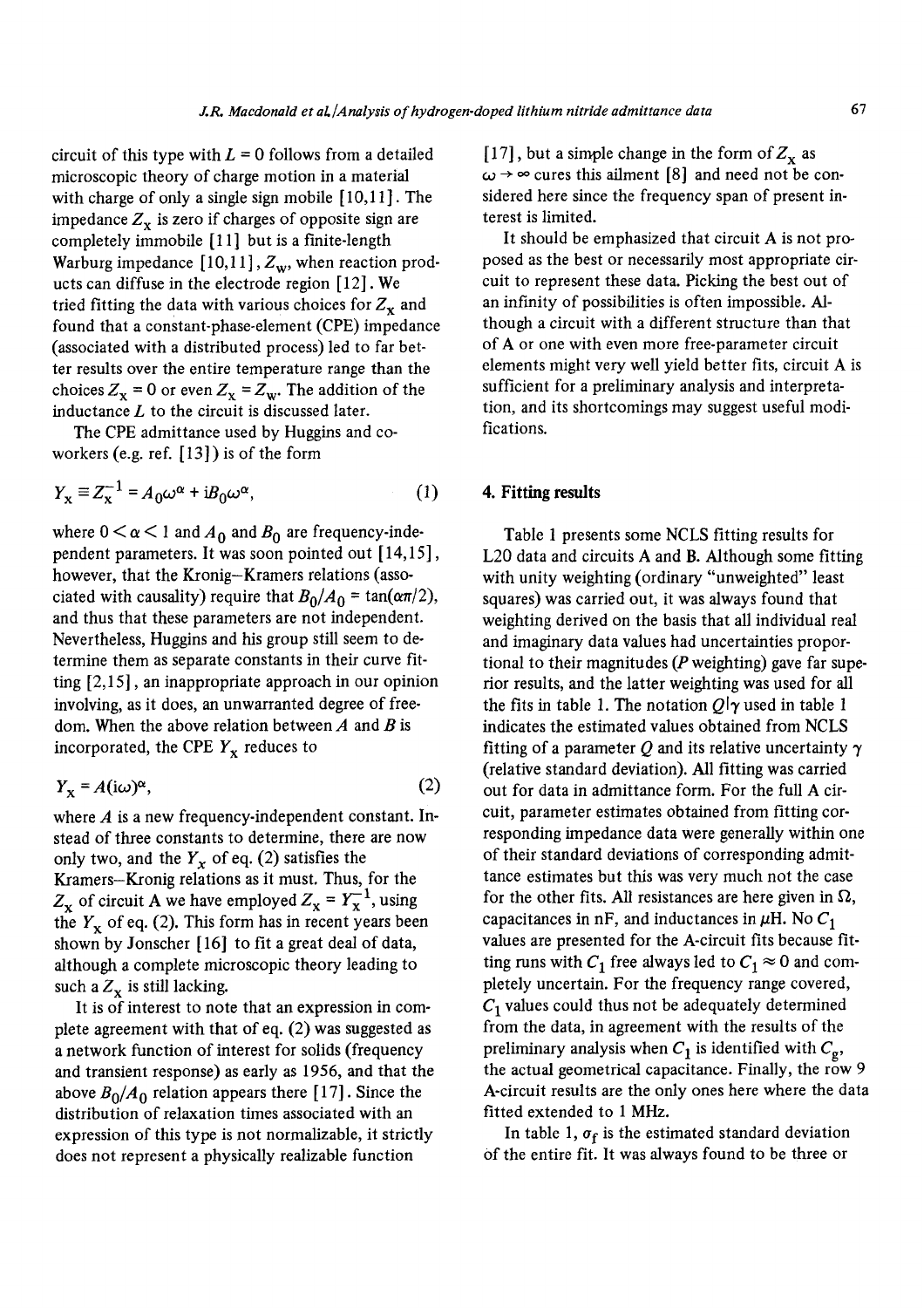|       |                    | atures. The quantity o <sub>f</sub> is the standard deviation of the overall fit |       |                                           |                                                 |                             |                                           |    |                                           |      |                                          |     |                                           |          |                                              |                          |
|-------|--------------------|----------------------------------------------------------------------------------|-------|-------------------------------------------|-------------------------------------------------|-----------------------------|-------------------------------------------|----|-------------------------------------------|------|------------------------------------------|-----|-------------------------------------------|----------|----------------------------------------------|--------------------------|
| ೯೮    | <b>RG.</b>         | σf                                                                               | یخ نخ | $R_{\rm B}$<br>ຊ                          | ä<br>ä                                          | $\frac{R_2}{R_{\text{IF}}}$ | ë                                         | GF | $\ddot{\bm{z}}$                           | ಸ್ತೆ | ä                                        | ය ස | $\ddot{a}$                                | $10^6$ A | ð<br>ä                                       | ⊣<br>$\ddot{\mathbf{z}}$ |
| 23.5  | 444                | 0.190<br>0.174<br>0.103                                                          |       | 127.510.038<br>136.410.034<br>133.010.020 | 978.810.074<br>168710.10                        |                             | 37.8610.046<br>32.4210.034<br>19,0910.11  |    | 348110.058                                |      | 64.5010.072                              |     | 6.59110.054<br>5.66210.058<br>4.54210.039 |          | 0.497810.018<br>0.577810.025<br>0.690110.017 |                          |
| 45.0  | $444$<br>$64$      | 0.169<br>0.070<br>0.375                                                          |       | 83.0410.033<br>78.6610.014<br>115.810.090 | 658.010.050<br>272.810.050<br>132310.090        |                             | 55.3510.046<br>40,6810.028<br>87.610.10   |    | 754.410.036<br>1.810.24                   |      | 118,910,057<br>247110.068                |     | 5.26810.039<br>4.89410.017                |          | 0.766510.012<br>0.796710.006                 |                          |
| 59.4  | $7-A$              | 0.052                                                                            |       | 58.9710.010                               | 137.010.037                                     |                             | 54.6410.023                               |    | 292.610.033                               |      | 193.710.053                              |     | 5.79710.012                               |          | 0.811710.003                                 | 0                        |
| 75.7  | 8-A<br>9-A<br>10-A | 0.072<br>0.078<br>0.069                                                          |       | 46.3710.012<br>41.9610.011<br>44.2410.018 | 53.6910.059<br>69.3110.068<br>82.1010.061       |                             | 94.5310.033<br>61.1010.033<br>80.1210.056 |    | 139.010.070<br>138.010.049<br>137.610.055 |      | 198.810.075<br>252.010.092<br>308.510.11 |     | 6.94610.017<br>7.11010.017<br>7.02210.016 |          | 0.802310.005<br>0.805210.005<br>0.804210.004 | 2.8810.032<br>1.27 10.29 |
| 93.2  | $11-A$             | 0.039                                                                            |       | 32.0610.007                               | 34.2710.038                                     |                             | 117.610.028                               |    | 93,8610,035                               |      | 333.410.043                              |     | 9.40810.009                               |          | 0.785010.003                                 | 3.0410.024               |
| 138.0 | $12-A$             | 0.033                                                                            | 17.   | 3410.005                                  | 14,6410.060                                     |                             | 592.110.023                               |    | 65.0610.090                               |      | 773.110.048                              |     | 10.4610.009                               |          | 0.761310.003                                 | 3.5410.017               |
| 182.3 | $134$<br>$158$     | 0.070<br>0.067<br>0.644                                                          |       | 9.4510.011<br>9.4610.010<br>14.3          | 33,6810.089<br>19,9310.13<br>$3 \times 10^{-7}$ |                             | 139410.032<br>150210.025<br>10.7          |    | 354.810.11                                |      | 149610.045<br>3636                       |     | 13.6010.015<br>11.71 0.020                |          | 0.769910.004<br>0.748510.007                 | 4.2510.028<br>4.0210.026 |

 $\triangleleft$ *0* 

J.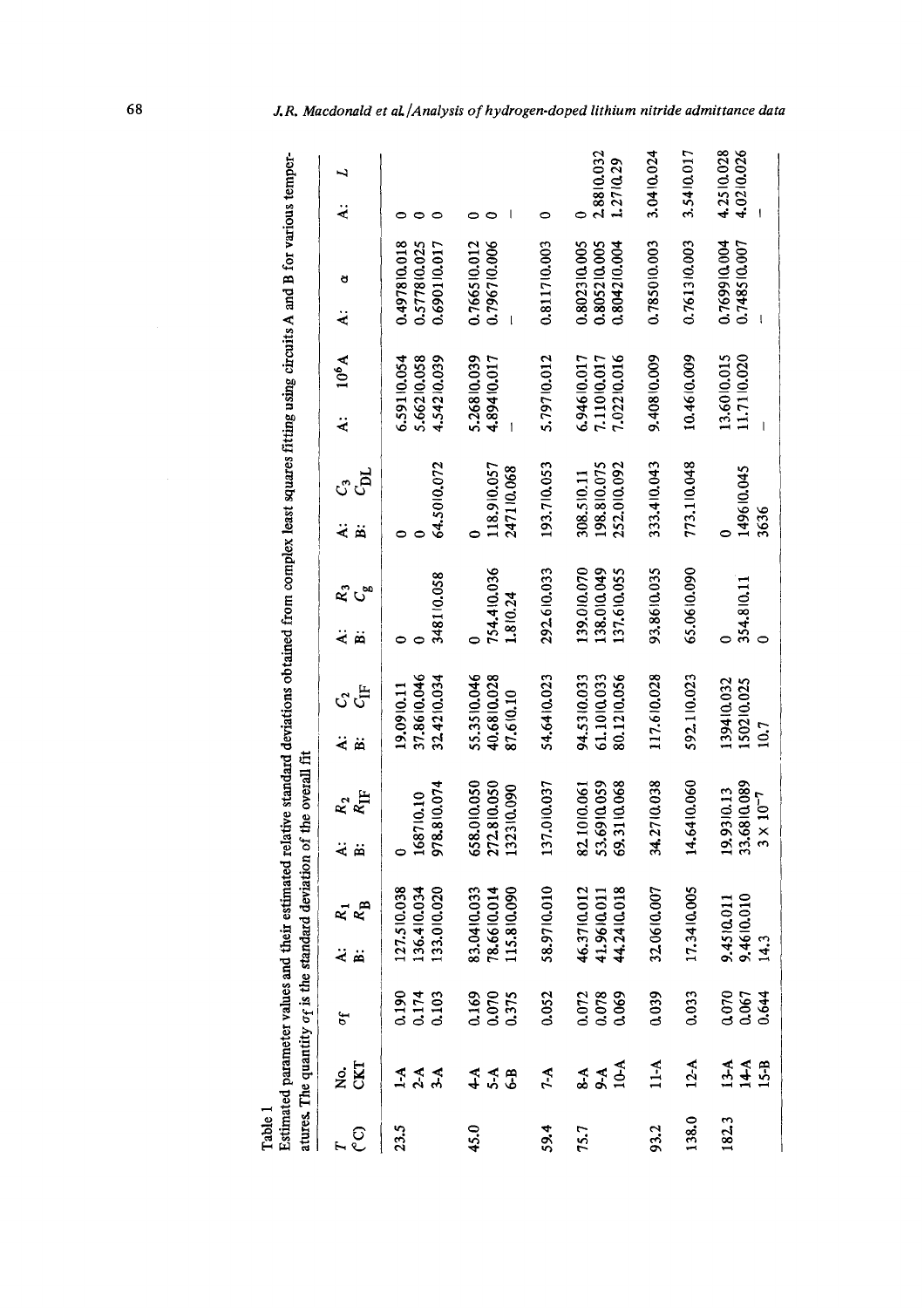more times larger for circuit B fits than for circuit A ones. Because of the presence of residual systematic errors (of the wrong-model type [18] ) in most of these results, both the  $\sigma_f$  and parameter relative standard deviations are likely to be underestimates but should still be of value for comparisons.

Since the circuit B fits were invariably much worse than the A ones, we have presented only representative low- and high-temperature results for B (lines 6 and 15). Notice that for the  $45.0^{\circ}$ C B fit the estimate of  $C_{\rm g}$  is very uncertain (and no such estimate could even be obtained for the high-temperature fit). Further, the  $C_g$  value found here is nearly 700 times larger than the expected geometrical capacitance. Thus this " $C_g$ " cannot be an estimate of the actual geometrical term and is also too large to be explained in terms of experimental artifacts. A large value appears here only because the B circuit is a poor choice for these data. No estimated standard deviations are presented for high-temperature B fit because the fit was so poor that none could be calculated (and such estimates would be so large that they would be meaningless anyway). Although the B-fit results yield an activation enthalpy for  $T\sigma_B$  in reasonable agreement with that obtained from A fits, the results in table 1 show that the magnitude of the bulk resistance,  $R_B$ , is considerably overestimated for B fits. Note that the B fits yield an essentially zero value for  $R_{IF}$  at  $T = 182.3$ °C and that  $C_{IF}$  appears to decrease with increasing temperature, contrary to normal expectation.

The fitting results indicate that all the circuit elements of the A circuit involve thermal activation. Activation enthalpy results and interpretation will be discussed in section 5. Some consideration of plausible temperature dependence for quantities like  $\alpha$ has been given earlier [19], but lacking a microscopic theory of the present  $Z_x$ , the results for  $\alpha$  cannot be further interpreted from a physical point of view.

The inductance  $L$  has been included in the  $A$  circuit because it was found essential in order that a good fit could be obtained at the higher temperatures. For  $T \le 75^{\circ}$ C, the data did not allow a non-zero estimate of  $L$  to be obtained, even with the full frequency range used. The magnitude of the reactance of a 3  $\mu$ H inductance is  $\approx$ 5 and 20  $\Omega$  at 278 and 1000 kHz, respectively. Only at the higher temperatures where the magnitude of the impedance of the

rest of the circuit is comparably small, can  $L$  be well determined. The full frequency span was only used for the results of line 9 in table 1 ; all others used the restricted range. Comparison of the line 9 and 10 results show that a good estimate of  $L$  could not be obtained at this temperature with the restricted range but such estimates were found at the higher temperatures.

In spite of the small temperature dependence of the estimated  $L$  values (to be discussed later) it is reasonable to expect that  $L$  itself arose from wiring inductance in the measuring apparatus. To obtain an inductance of  $3 \mu$ H would require an unrealistic length of  $\approx 60$  m of isolated straight wire but only a single circular loop of no. 18 wire of 36 cm radius, not an unlikely possibility. Had measurements been made with the same apparatus with a short circuit in place of the sample, the resulting impedance values could have been subtracted from those obtained with the sample in place, eliminating any series wiring effects. Since  $L$  is here absolutely necessary in order to get a good fit at the higher temperatures, the present analysis shows how complex least-squares analysis can identify and compensate for such residual effects when present.

The first three rows in table 1 have been included to show how the fit improves as  $R_2$  and then  $R_2, R_3$ , and  $C_3$  are allowed to be free parameters in the fitting and thus different from zero. Clearly the 3-A results are superior. Even more improvement occurs at 45<sup>°</sup>C when the  $R_3$  and  $C_3$  elements are made free (rows 4-A, 5-A).

The row 9-A result for  $L$  is much more precise than that of  $10-A$ , and this  $L$  value is taken as the best estimate at this temperature. But since the  $\sigma_f$  is better for the 10-A fit (using data only to 278 kHz) than for the 9-A fit, we have used the rest of the 10-A results in subsequent analysis.

Next, note that  $\sigma_f$  decreases with increasing temperature until  $T \approx 138^{\circ}$ C, then increases. Further, comparison of the 13-A and 14-A results shows that the presence of  $R_3$  and  $C_3$  as free parameters does not improve the overall fit much here. The reversal of the temperature dependence trend of  $R_2$  and  $R_3$  as the temperature increases from 138 to 182°C also suggests that the full A circuit may not be the best possible choice at  $182^{\circ}$ C, although these reversals may conceivably be meaningful and may indicate the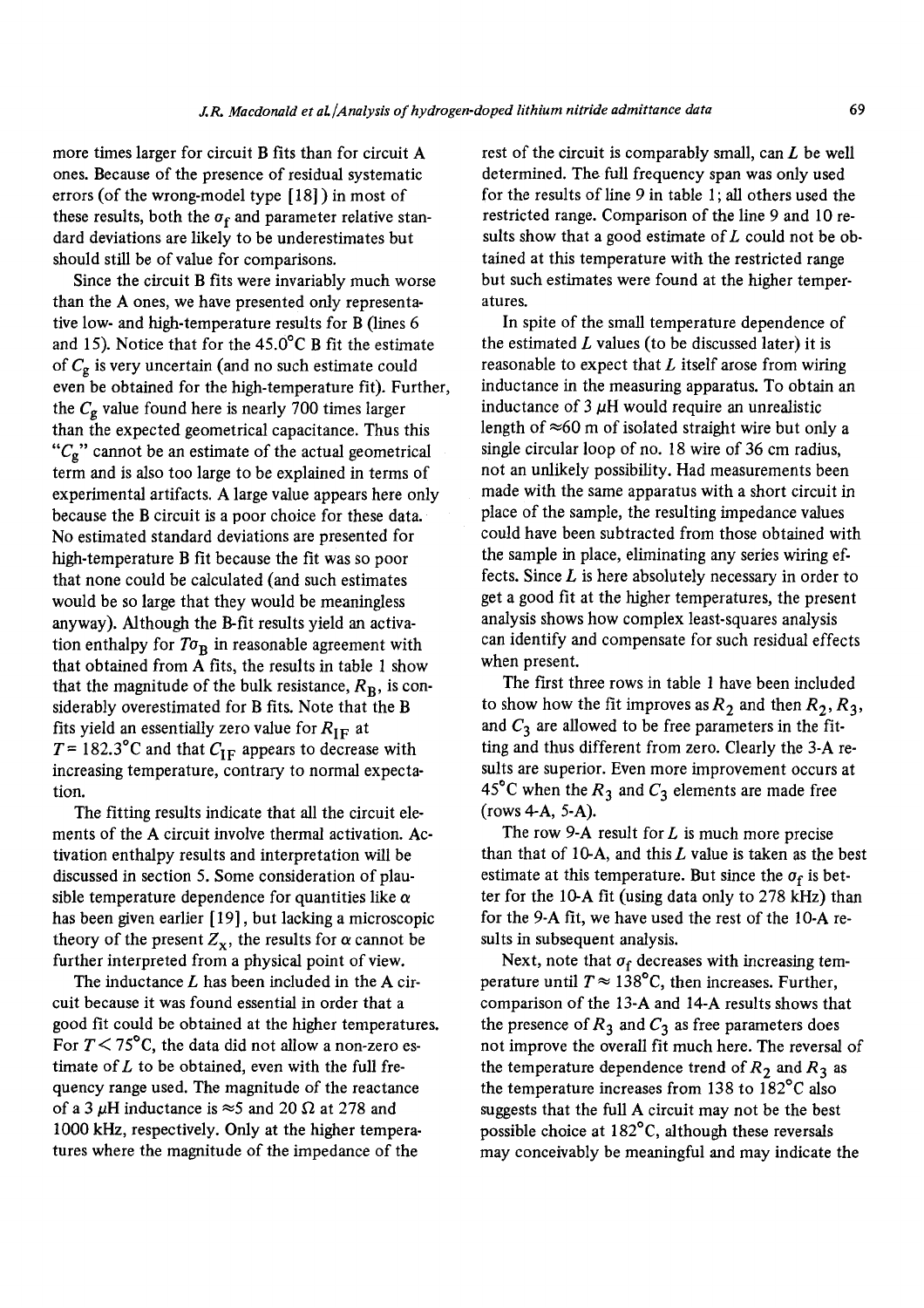presence of a new process not significant at lower temperatures. Incidentally, circuit B with an added series inductance does improve the fit at high frequencies for the higher-temperature data, as might be expected, but the overall improvement is slight and the fit remains far worse than that using circuit A. For example, for the 182°C data, the resulting  $\sigma_f$ found is 0.598; a " $C_g$ " estimate of  $\approx$ 52 nF is obtained; the other parameters are not much changed; and the new L value is  $\approx$ 9  $\mu$ H. The fit is still inadequate to allow meaningful conclusions to be made.

The next four figures show what can be learned from three-dimensional perspective plots [7,8] of some of the present data. Since the larger magnitudes (which show up best on such plots) tend to appear at high frequencies for admittance data and at low ones for the Corresponding impedance data, it is appropriate to include plots of both kinds. Fig. 2 presents such 3-D plots for the  $45.0^{\circ}$ C data and the resuits predicted using the B-circuit parameters (row 6-B of table 1). In all these plots the original data points, designated by solid squares, are connected by solid lines and the predicted data points are indicated by open triangles. All origins are at (0,0,0) unless otherwise stated. The projections to the  $[log(f), real]$ 

plane involve solid lines for the actual data points and dashed lines for the predicted points. The projections of the original or calculated data lines *in* the three planes use the same convention. Note that the back plane, either  $[\text{Im}(Y), \text{Re}(Y)]$  or  $[-\text{Im}(Z),$  $Re(Z)$ ], is the complex plane used in the past for admittance or impedance plane plots, respectively. As we see from figs. 2a and 2b, the inclusion of a  $log(f)$ axis allows one to apprehend at a glance far more details of the entire behavior of the three-dimensional response than does planar plotting.

Fig. 2a illustrates the very appreciable deviations between original and predicted B-circuit results, but fig. 2b shows that the low-frequency fit is even worse: A capacitor cannot do very well in simulating a CPE with  $\alpha$  < 1. Considerably better, but still somewhat imperfect, results are demonstrated in fig. 3, the A-circuit fit of the same data (row 5-A in table 1). Note that had conventional least-squares fitting of  $\text{Re}(Y)$  [or Im(Y)] versus f been carried out separately, the results would have been better but would have led to worse  $Im(Y)$  [or  $Re(Y)$ ] results. Complex least-squares fitting achieves the best fit for  $Re(Y)$  and Im(Y) simultaneously. The fig. 3b results show that some accuracy in fitting the low-frequency



Fig. 2. Tttree-dimensional perspective plots of (a) admittance and (b) impedance for 45.0"C data (solid squares and solid lines) and eircuit B fitting predictions (open triangles, dashed lines).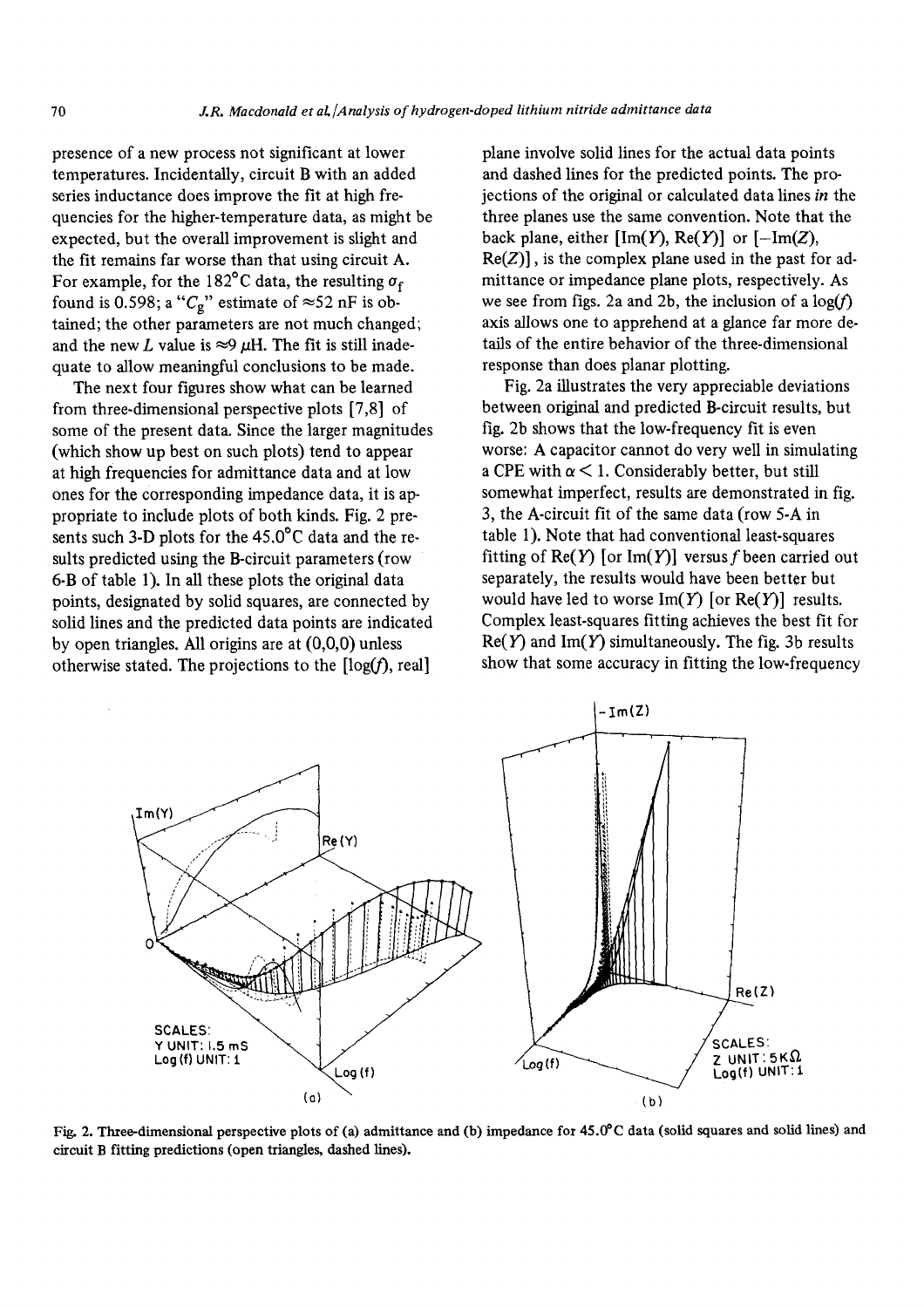

Fig. 3. Three-dimensional admittance and impedance plots for 45.0°C data and circuit A fitting predictions.



Fig. 4. Three-dimensional admittance and impedance plots for 182.3°C data and circuit B fitting predictions.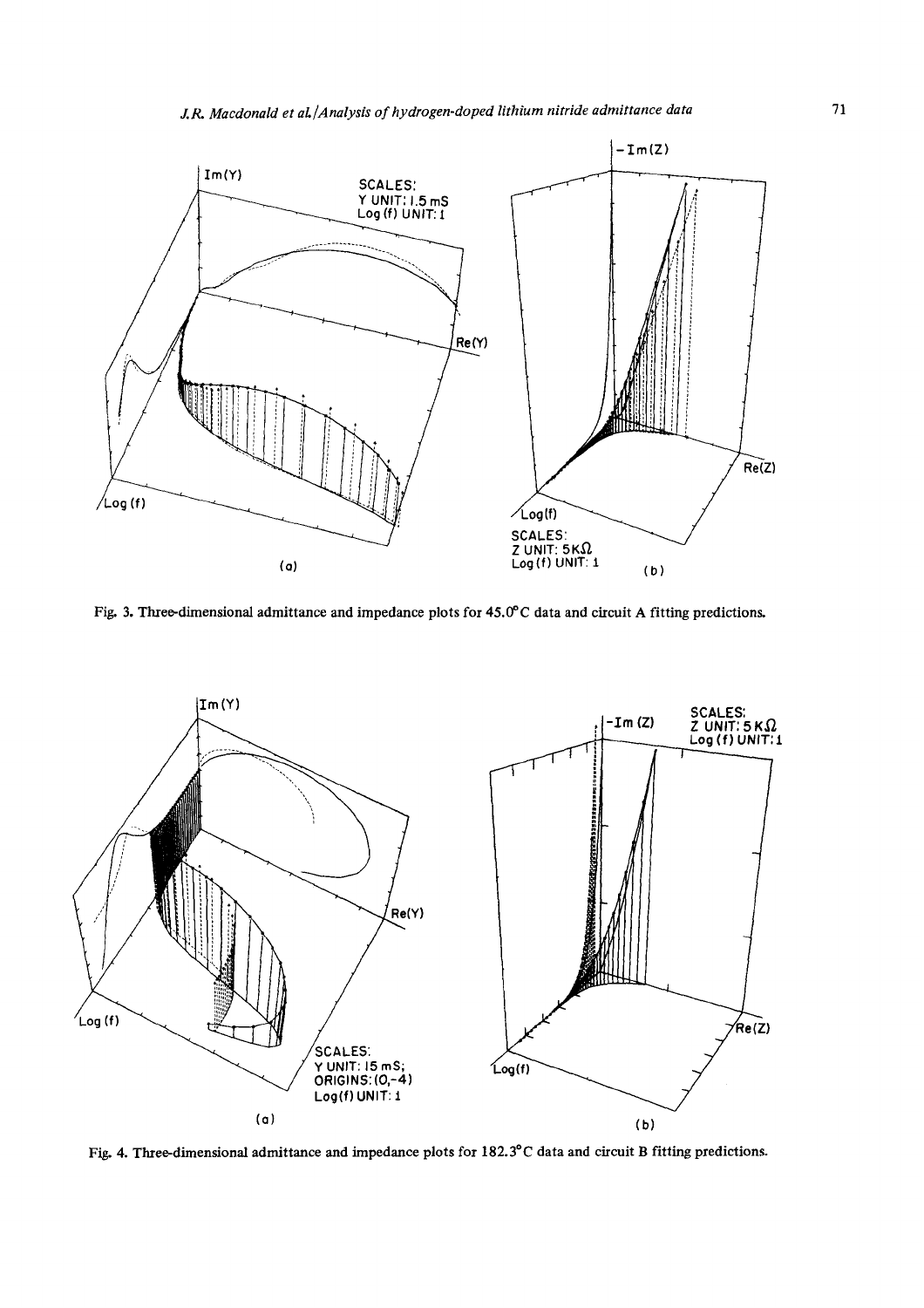

Fig. 5. Three-dimensional admittance and impedance plots for 182°C data and circuit A fitting predictions.

CPE slope in the impedance plane has been sacrificed to achieve better fits in the other two projected planes. It is thus clear that since the simple CPE does not allow a perfect fit it is not entirely appropriate for these data. Nevertheless, it is the best simple choice currently available.

Figs. 4 and 5 show 3-D results for  $T = 182.3^{\circ}$ C (rows 15-B, and 14-A in table 1). For clarity, the origin of the  $Im(Y)$  scale has been displaced downwards by four  $Y$  units (60 millisiemens) in figs. 4a and 5a. The true origin for the data is thus  $+4Y$  units above the apparent one. This simple transformation has been made to allow the high-frequency negative admittance regions arising from  $L$  to show most simply.

Again we see in fig. 4 that the B circuit yields very poor fits, even allowing for the absence of an inductive term which, of course, precludes any negative admittances. It is clear, however, that given what it has to work with, the complex least-squares fitting has minimized the sum of squared deviations by predicting points which weave above and below (or around) the true points. Fig. 5 shows that the A-circuit allows quite good admittance fitting, but again

the CPE fails quite short of perfection in the low-frequency region. Incidentially, when the  $Y$  data were converted to Z data and the latter fitted directly (Z fit), results were obtained which could not be easily distinguished from those shown. Thus, with P weighting and an adequate fitting circuit, it makes no practical difference for 3-D plots whether Y or Z fitting is carried out.

These results show that the A circuit is a good choice but is by no means an ideal one for these data. In addition to the inadequacy of the CPE, the  $3a$  or 5a admittance plots show that though the predicted points often fall quite close in space to the true data line, they show some non-negligible deviations more or less along the line; that is, even if they are on the line, they may be at the wrong places on the line. In spite of these deficiencies, which only 3-D perspective plotting can show so clearly, we believe that the A circuit is adequate to allow meaningful analysis of its fitting results to be carried out. We have thus done so in the next section.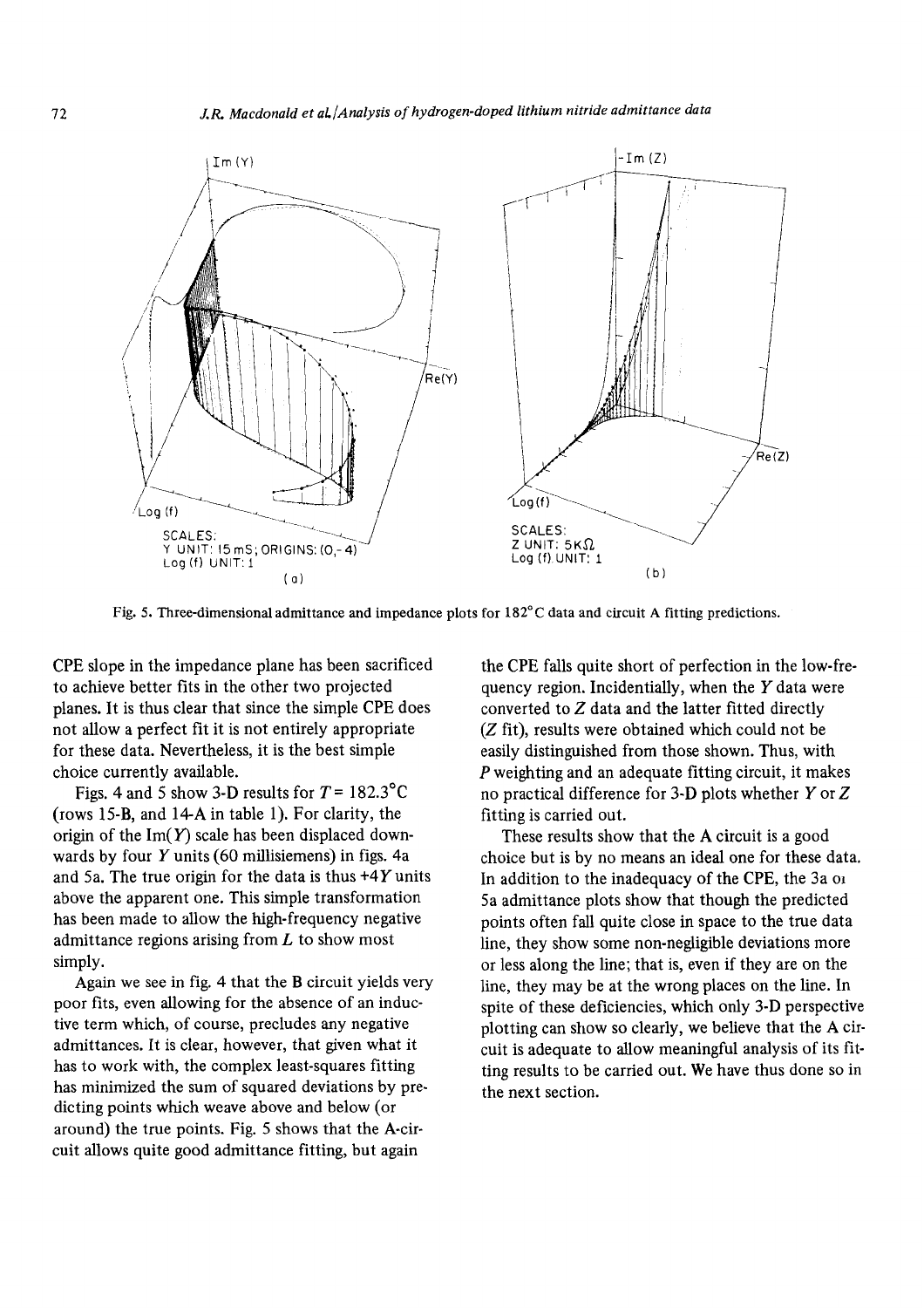# 5. Analysis of results

The microscopic analysis of charge motion on which circuit A (without  $Z_x$  and L) is based leads to the identification  $(R_1, C_1; R_2, C_2; R_3, C_3) = (R_{\infty}, C_{\frac{1}{2}};$  $R_{\rm R}$ ,  $C_{\rm R}$ ;  $R_{\rm A}$ ,  $C_{\rm A}$ ), where  $R_{\infty}$  and  $C_{\rm g}$  are bulk (extensive) quantities and the "R" and "A" subscripts stand for "reaction" and "adsorption". Thus  $R<sub>R</sub>$  is an intensive electrode reaction resistance and  $C_R$  is its associated capacitance, the diffuse double layer capacitance,  $C_{\text{DL}}$ . Fig. 1 has already demonstrated that  $T\sigma_1 = T\sigma_\infty \approx T\sigma_B$  is thermally activated and fits the general form  $Q = Q_0 \exp(-\Delta H_O/kT)$  very accurately. Here Q is the thermally activated quantity and  $\Delta H_{\Omega}$ is the associated activation enthalpy of the process. Fig. 6 (a semilog plot) shows that most of the other quantities derived from the fitting (or simple transformations of them) are also thermally activated.

Some discussion of the high-temperature deviations of the  $R_2$  and  $R_3$  results from simple activation behavior has already been given; there we see that the deviations associated with  $T/aR_2$  and  $T/aR_3$  are quite regular and that none occurs in  $TC_3/a$ . This suggests that the deviations may not, in fact, arise from fitting



Fig. 6. Semilog versus  $10^3/T$  plots for various quantities obtained from circuit A fitting results.

failures and an inappropriate circuit but may indeed indicate the onset of a new process at the higher temperatures. The units of  $C_3$  in this plot are farads and those of  $L$  are microhenries.

The earlier work provides expressions relating measured circuit elements to more basic material and material/electrode processes. Using the above identifications, for charge of a single sign mobile one finds [10,11,20]

$$
T\sigma_1 = Tl/aR_1 = Tec_0\mu = ec_0D/ke^{-1},
$$
 (3)

$$
C_2 = \epsilon a / 8\pi L_{\rm D},\tag{4}
$$

$$
L_{\rm D} = (\epsilon k T / 4\pi e^2 c_0)^{1/2},\qquad(5)
$$

$$
k^* = (k_0 + i\omega\tau_a k_\infty)/(1 + i\omega\tau_a),\tag{6}
$$

$$
k_{\infty} = (k/e^2 c_0) T/aR_2, \tag{7}
$$

$$
(k_0^{-1} - k_{\infty}^{-1})^{-1} = (k/e^2 c_0) T/aR_3
$$
 (8)

and

$$
\tau_{a} = (k_{0}/k_{\infty})R_{3}C_{3} \equiv R_{23}C_{3}
$$

$$
= \frac{TC_{3}/a}{T/aR_{2} + T/aR_{3}}.
$$
(9)

In the last equation  $R_{23}$  is the parallel combination of  $R_2$  and  $R_3$ . Since results are more complicated when charges of both signs are mobile and it is likely for the present situation that mobile charge of a single sign dominates the conductivity, we shall carry out a tentative interpretation of results on that basis. Notice, however, that we have not prejudged whether positive or negative mobile charge carriers dominate and have used neutral symbols such as  $D$  instead of  $D_{\rm p}$  or  $D_{\rm p}$ .

In eq. (4)  $8\pi$  appears instead of  $4\pi$  because there are two identical electrodes and  $C_2$  is made up to the combination of two diffuse double layer capacitances in series, associated with an interphase region. The Debye length in eq. (5) applies for charge of a single sign mobile. In all this work we have assumed unity valence numbers for the positive and negative charges. The reaction/adsorption rate constants  $k_0$  and  $k_{\infty}$  appear in the complex reaction rate expression [10] of eq. (6); they apply to the mobile, reacting carrier, and  $k_0$  is the value of  $k^*$  at  $\omega = 0$  and  $k_{\infty}$  that as  $\omega \rightarrow \infty$ .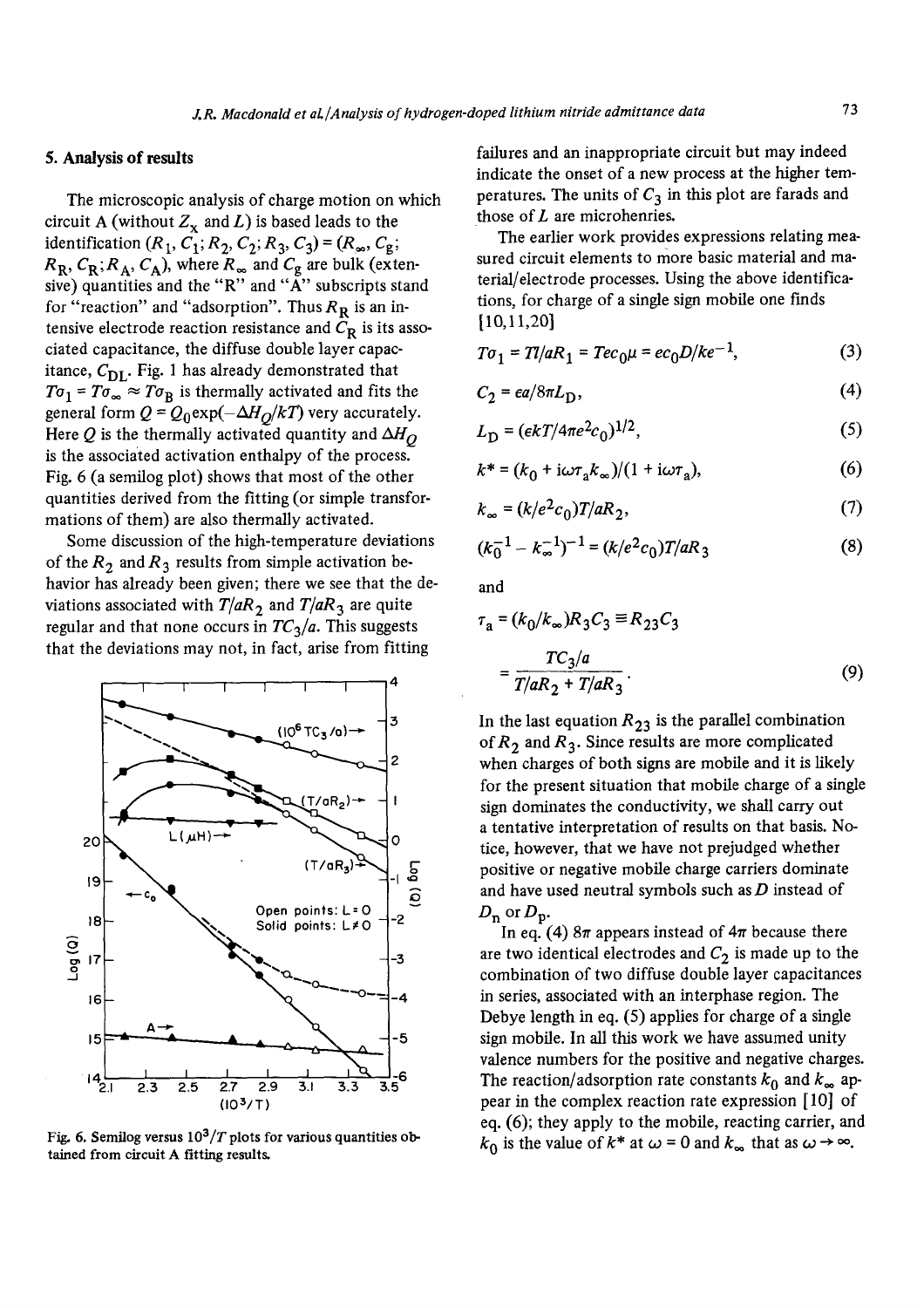More basic expressions for  $k_0, k_p$ , and the adsorption/ reaction time constant  $\tau_a$  appear written in terms of reaction rate derivatives in ref. [10] but are not needed here. Note that if  $TC_3/a$ ,  $T/aR_2$ , and  $T/aR_3$ are all thermally activated, it follows from eqs.  $(7)-(9)$  that  $k_0^{-1}$  and  $\tau_a^{-1}$  may be expressed as the sum of two thermal activation formulas,  $Q = Q_a + Q_b$ , with different activation enthalpies.

Now if  $\epsilon$  is taken temperature independent, eqs. (4) and (5) allow the bulk concentration  $c_0$  to be calculated from  $C_2(T)$  results. Results of this procedure are shown as the upper (dashed curve) set of  $c_0$  points in fig. 6. Values of  $c_0$  thus range from  $\approx$ 4.5  $\times$  10<sup>19</sup> cm<sup>-3</sup> at  $T = 182.3$ °C down to  $\approx 1.4 \times 10^{16}$  cm<sup>-3</sup> at  $T =$ 23.5°C. But these results show that  $c_0$  deviates from a straight line at temperatures below  $\approx 90^{\circ}$ C. This deviation is associated with the apparent approach of  $C_2$  to a constant value as T decreases below this temperature. It is thus reasonable to replace eq. (4) by

$$
C_2 = C_I + C_{\text{DL}} = (ea/4\pi)[(2l_I)^{-1} + (2L_D)^{-1}].
$$
 (10)

Here  $C_I$  and  $l_I$  refer to a possible interface layer at the surface of the crystal (one at each end). In the earlier work [4], such a layer was identified and had an estimated thickness of  $\approx$  200 Å. Nuclear reaction analysis showed it to consist primarily of LiOH and  $Li<sub>2</sub>CO<sub>3</sub>$ . In our present fitting, we selected that value of  $C_I$  which led to the best thermal activation line for  $c_0$ , calculated from eq. (10). The value  $C_I = 29$  nF gave the excellent (bottom-line) results shown for  $c_0$ in fig. 6. If  $\epsilon$  is, as usual, taken as 10.5, the resulting value of  $l_{\rm I}$  is  $\approx$  370 Å. This is in relatively good agreement with the quoted experimental layer thickness, which was subject to considerable error. Note that the parallel connection of  $C_I$  and  $C_{\text{DL}}$  of eq. (10) implies that the diffuse layer charge can enter into the  $l_1$  region next to the electrode. At high temperatures, the large amount of space charge thus present in the interface layer might well modify  $C_I$ , making it a decreasing function of temperature. Although we have taken  $C_I$  temperature independent, a reduction of  $C_I$  with temperature at temperatures above 75°C would make little change in our results. Incidentally, the  $T =$ 23.5°C value of  $c_0$  calculated with the  $C_I = 29$  nF correction is  $\approx 1.5 \times 10^{14}$  cm<sup>-3</sup>, much smaller than that obtained without it.

Least-squares fitting of quantities of the form  $Q = Q_0 \exp[-\eta/T] = Q_0 \exp[-\Delta H/kT]$  or as the sum of two such exponentials

| Quantity Q                                               | Q0                                                          | $\eta$ (K)       | $\Delta H_{Q}$ (eV) |
|----------------------------------------------------------|-------------------------------------------------------------|------------------|---------------------|
| $T\sigma_1$<br>$(\Omega^{-1}$ cm <sup>-1</sup> K)        | 4622.56                                                     | 2582.6           | 0.223               |
| $T/aR_2$<br>$(\Omega^{-1}$ cm <sup>-2</sup> K)           | $1.69272 \times 10^8$                                       | 5527.4           | 0.476               |
| $T/aR_3$<br>$(\Omega^{-1}$ cm <sup>-2</sup> K)           | 9.60399 $\times$ 10 <sup>9</sup>                            | 7115.8           | 0.613               |
| $TC_3/a$<br>$(F cm^{-2} K)$                              | 2.18033                                                     | 3023.1           | 0.261               |
| $c_0$<br>$(cm^{-3})$                                     | $1.01419 \times 10^{30}$                                    | 10788.6          | 0.930               |
| A<br>$(\Omega^{-1}$ Hz <sup>-<math>\alpha</math></sup> ) | $8.39988 \times 10^{-5}$                                    | 879.77           | 0.076               |
| $\alpha$                                                 | 0.592838                                                    | $-104.54$        | $-0.009$            |
| L<br>$(\mu H)$                                           | 12.0488                                                     | 501.84           | 0.043               |
| D<br>$\text{(cm}^2\text{/s)}$                            | $2.45145 \times 10^{-12}$                                   | $-8205.9$        | $-0.707$            |
| $k_{\infty}$<br>$\text{cm/s}$                            | $8.97689 \times 10^{-8}$                                    | $-5261.2$        | $-0.453$            |
| $k_0^{-1}$<br>$\left(\frac{\text{s}}{\text{cm}}\right)$  | $1.96340 \times 10^5$<br>$1.11397 \times 10^{7}$            | 3672.8<br>5261.2 | 0.317<br>0.453      |
| $\tau_\alpha^{-1}$<br>$(s^{-1})$                         | $7.76362 \times 10^{7}$<br>4.40484 $\times$ 10 <sup>9</sup> | 2504.3<br>4092.6 | 0.216<br>0.353      |

Table 2 summarizes the best-fit straight-line results of the fig. 1 and fig. 6 plots. The five lower-temperature points were used to obtain the  $T/aR_2$  results and only the lower three were used for *T/aR 3.* Table 2 also includes results based on the six higher-temperature  $\alpha$  values of table 1. The exponential fit given for  $\alpha$  was found to be better than a linear fit with  $T^{-1}$ . However since the activation enthaipy is so small for  $\alpha$ , it can almost be taken temperature independent above 25°C. Note that since  $\Delta H_{\alpha}$  is actually negative, it is  $\alpha^{-1}$  which appears to be (slightly) thermally activated here.

There are a number of surprises in the results of table 2. The thermal activation of  $L$ , albeit with only  $\Delta H_L \approx 0.04$  eV, is one of them. If L actually arises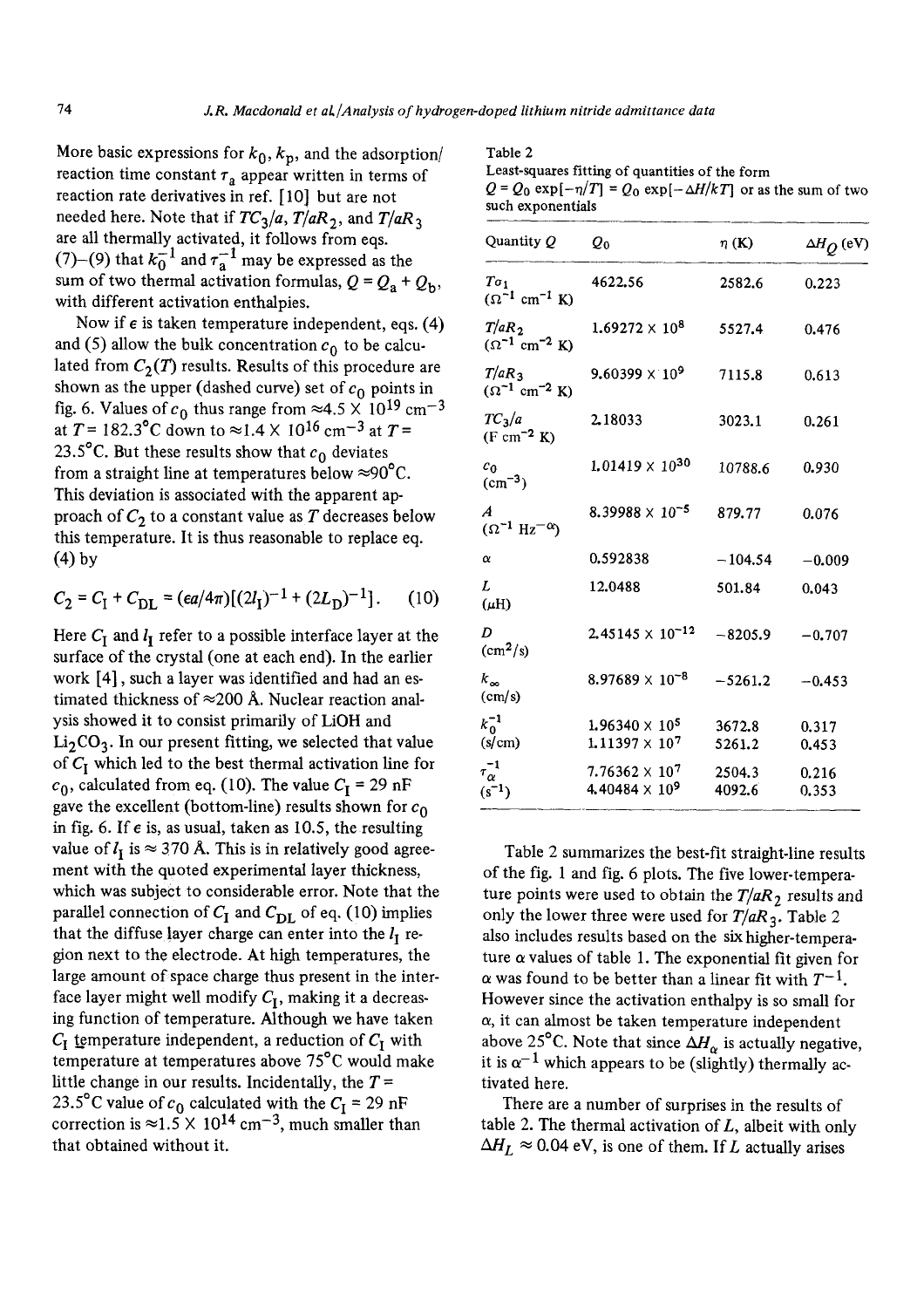from wiring inductance, the small temperature dependence found must be an artifact of the fitting, arising because the absolutely most appropriate circuit is not used, and probably induced through coupling to some of the other strongly temperature-dependent parameters of the circuit. Ionic inertial and scattering mechanisms have been invoked [21,22] to explain negative capacitance (or ordinary inductance) effects appearing in solid electrolyte impedance measurements at  $\approx$ 1 MHz [21] and at  $\geq$  1000 MHz [22]. However, the latter frequency range is far beyond that attained here, and there is also appreciable likelihood that the results of ref. [21] arose from residual effects rather than inertial ones [23]. Thus, we conclude that the present  $L$  is largely a property of the measuring apparatus and not of the material/electrode system itself.

The value of  $\Delta H_{T\sigma_1}$  found here is close to the 0.23 eV found earlier  $[4]$  and is certainly more accurate. Further, although the final  $c_0$  values obtained from the present analyses seem somewhat low, they are nevertheless of quite possible magnitudes. The  $\Delta H_{c_0}$  value of  $\approx 0.93$  eV is reasonably close to the value of 0.83 eV found [24] by NMR and identified as the jump enthalpy of  $Li<sup>+</sup>$  ions in single crystal  $Li<sub>3</sub>N$ . There seems to be some doubt about the validity of this result [24], and it should not equal  $\Delta H_{c_0}$ in any case. It seems reasonable that the present  $c_0$ results, derived as they are in a very straightforward way from well-determined  $C_2$  fitting results, actually reflect to good accuracy the bulk concentration of dominant mobile charge in the crystal. Even if  $\epsilon$  is temperature dependent, results would not be much altered. But the  $T\sigma_1$  and  $c_0$  results together allow one to calculate  $\mu$  and  $\bar{D}$  for the mobile charge carrier. They lead to D values of  $\approx$  2  $\times$  10<sup>-4</sup> cm<sup>2</sup>/s at 182.3 $^{\circ}$ C and of 2.75 cm<sup>2</sup>/s at 23.5 $^{\circ}$ C. This latter value implies a mobility of  $\approx$ 110 cm<sup>2</sup>/V s! Now the largest  $D = D_p$  we would expect for Li<sup>+</sup> ions would be  $10^{-6}-10^{-5}$  cm<sup>2</sup>/s. Although a value for the chemical diffusion coefficient of  $\text{Ag}^+$  ions of 0.47 cm<sup>2</sup>/s has been found from current decay measurements [25], it involves a large thermodynamic enhancement factor. But even if such a factor were operative in the present case, we see that D here *increases* with decreasing temperature rather than decreases in the usual way for thermally activated ionic motion in solids. It is strongly temperature dependent with a  $\Delta H$  for  $D^{-1}$ of  $\approx 0.71$  eV. This result seems to completely preclude

ionic conduction. In addition, the rate constants  $k_0$ and  $k_{\infty}$  are also found to decrease with increasing temperature rather than to increase. This may be associated with a possible reduction of favored sites for reaction at the electrode with increasing temperature. The  $k_{\infty}$  and  $k_0$  rate constants and the adsorption/reaction time constant,  $\tau_a$ , calculated from the results in table 2, are  $\approx$ 4 cm/s, 1 cm/s, and 5  $\times$  10<sup>-5</sup> s for 23.5°C and  $10^{-2}$  cm/s,  $5 \times 10^{-3}$  cm/s, and  $10^{-6}$  s for 182.3°C. respectively. Note that if  $k_{\infty} = k_0$  there is no adsorption. With gold electrodes, it is difficult to see why any electrode reaction should be present if the reacting species were  $Li<sup>+</sup>$  ions, although there possibly might be a reaction involving oxygen present at the electrode interface.

All these difficulties are resolved if one gives up the idea that the dominant mobile charge carrier is  $Li<sup>+</sup>$ . Boukamp and Huggins [26] found that treatment of  $Li<sub>3</sub>N$  powder with hydrogen led to  $Li<sub>2</sub>NH$  and some LiH. If the present samples contain small concentrations of LiH, its dissociation might yield free electrons and possibly protons. The present mobility seems much too high even for protons. Further, the formation enthalpy of LiH is given as 0.933 eV, essentially the same as that found here for  $c_0$ . Although the dissociation enthalpy of LiH within  $Li<sub>3</sub>N$  would probably be different, this is still a suggestive coincidence.

Thus, we suggest that  $c_0$  and D refer to electrons here, so that  $D = D_n$ . With this high a mobility at room temperature, if it is indeed present, Hall effect studies [27] could readily determine the mobility and the sign of the mobile carrier. Further, if the carriers are electrons there is no problem with the presence of a reaction resistance  $R_2$  and reaction rate constants  $k_{\infty}$  and  $k_{0}$ . In addition, interaction of free electrons with the lattice by phonon scattering would lead to a decrease in mobility with increasing temperature, as indeed calculated from the present data. But it seems most unlikely that such a mechanism could yield the strong exponential dependence over the full temperature range we have inferred from  $R_1$ and  $C_2$  fitting. If the electrons move, on the other hand, between LiH molecules, or possibly even between neutral clumps of Li, one might expect that there would be fewer such entities the higher the temperature, and thus they would be farther and farther apart. Since their concentration would depend exponentially on temperature, one might expect that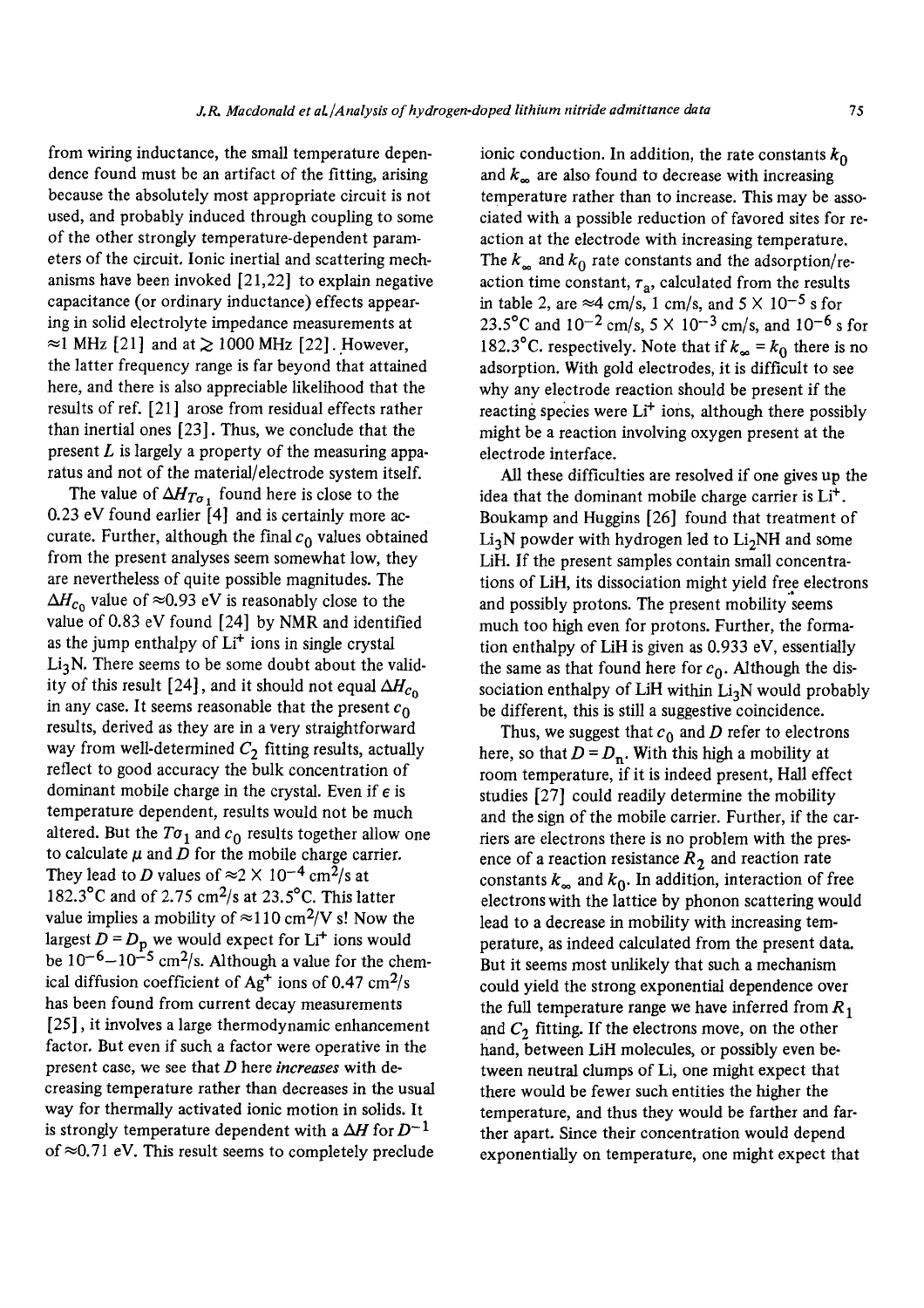the effective electron mobility would also show exponential dependence. Although these are highly tentative explanations, they do not seem impossible.

The above surprising  $D(T)$  results depend entirely on the identification of  $C_2 - C_1$  with the diffuse double layer capacitance  $C_{\text{DL}}$  and its conventional [11] association with the bulk charge density  $c_0$  in  $R_1 \equiv R_{\infty}$ . But the need for a  $C_1$  and the probable presence of an initial layer near the electrode of material different from  $Li<sub>3</sub>N$  are not directly comprehended in the theoretical results employed for the above analysis. There is thus some chance that  $C_2$ and  $R_2$  should alternatively be considered together as applying to the interface layer alone and  $R_1$  as applying to the Li<sub>3</sub>N bulk. Then the  $c_0$  obtained from  $C_2$  and also present in  $R_2$  would refer only to the interface layer material, not to the bulk  $Li<sub>3</sub>N c<sub>0</sub>$  involved in  $R_1$ .

The above interpretation leads to  $T/aR_2$  =  $l^{-1}ec_1De/k$ , where we have now written  $c_1$  for the bulk concentration in the interface layer. If we now use the  $T/aR_2$  and  $c_0$  (now interpreted as  $c_1$ ) results of table 2, we find that  $D = D_I \approx 7.182 \times 10^{-9}$ exp(0.453/kT). This expression leads to  $D_I \approx$ 0.36 cm<sup>2</sup>/s and 7.5  $\times$  10<sup>-4</sup> cm<sup>2</sup>/s at 23.5<sup>o</sup>C and 182.3°C, respectively. Again it is  $D^{-1}$  which is thermally activated, but the associated  $\Delta H$  is appreciably smaller than that found above. Although the  $D_I$  value at room temperature is appreciably smaller than the value of 2.75  $\text{cm}^2\text{/s}$  calculated above, it still seems too large to be associated with ionic motion, and it thus appears necessary to assume that  $D_I$  refers to electronic motion. Unless the strong temperature dependence of  $C_2$  can be explained in a plausible fashion without assuming that it is a double layer capacitance, it is difficult to avoid the present suggestion that conduction in the interface layer or perhaps in the entire sample L20 is dominantly electronic. One further possibility not included in eqs. (3) through (10) is that appreciable intrinsic (Frenkel) space charge layers are present near the electrodes, with their built-in potential differences strongly dependent on temperature. Under some circumstances, such dependence might lead to less derived  $c_0$  temperature dependence and thus to more plausible diffusion coefficients.

It would be of interest to analyze admittance data for pure single crystal  $Li<sub>3</sub>N$  without hydrogen by the same methods used herein to see if reasonable values

of  $D_p$  for Li<sup>+</sup> could be obtained. We concede that the present results are quite surprising, being in conflict with the bulk of existing experimental evidence for pure ionic conduction in Li<sub>3</sub>N. Von Alpen et al. [3] carried out both transference number measurements and de polarization experiments on single crystal material and concluded that the observed conductivity was essentially entirely ionic with a partial electronic contribution of less than  $10^{-12} \Omega^{-1}$  cm<sup>-1</sup> in the range 20-200°C. In that work, values of  $1.2 \times 10^{-3}$  $\Omega^{-1}$  cm<sup>-1</sup> and 0.29 eV were measured for the conductivity at 300 K and activation enthalpy, respectively. Comparing those values with the results of Hooper et al. [4], we conclude that although the crystals used in the earlier work probably did contain some hydrogen, the concentration was probably lower than that for crystal L20 here. This difference may be significant. We believe the results presented here to be basically sound and hope that this demonstration of a detailed analysis of admittance data using complex least squares will prove instructive and useful.

# **Acknowledgement**

We greatly appreciate the valuable comments and suggestions of Dr. J. Schoonman. This work was supported in part under U.S. National Science Foundation Grant No. DMR8005236.

# **References**

- [1] B.A. Boukamp and R.A. Huggins, Phys. Letters 58A (1976) 231.
- [2] B.A. Boukamp and R.A. Huggins, Mat. Res. Bull. 13 (1978) 23.
- [3] V. yon Alpen, A. Rabenau and G.H. Talat, Appl. Phys. Letters 30 (1977) 621.
- [4] A. Hooper, T. Lapp and S. Skaarup, Mat. Res. Bull. 14 (1979) 1617.
- [5] J. Wahl, Solid State Commun. 29 (1979) 485.
- [6] J.R. Macdonald and J.A. Garber, J. Electrochem. Soc. 124 (1977) 1022.
- [7] J.R. Macdonald, J. Schoonman and A.P. Lehnen, J. Electroanal. Chem., to be published.
- [8] J.R. Macdonald, 1980 Annual Report, 49th Conference on Electrical Insulation and Dielectric Phenomena, National Academy of Sciences (1980) pp. 3-49; Interface Effects in the Electrical Response of Non-metallic Conducting Solids and Liquids, Whitehead Memorial